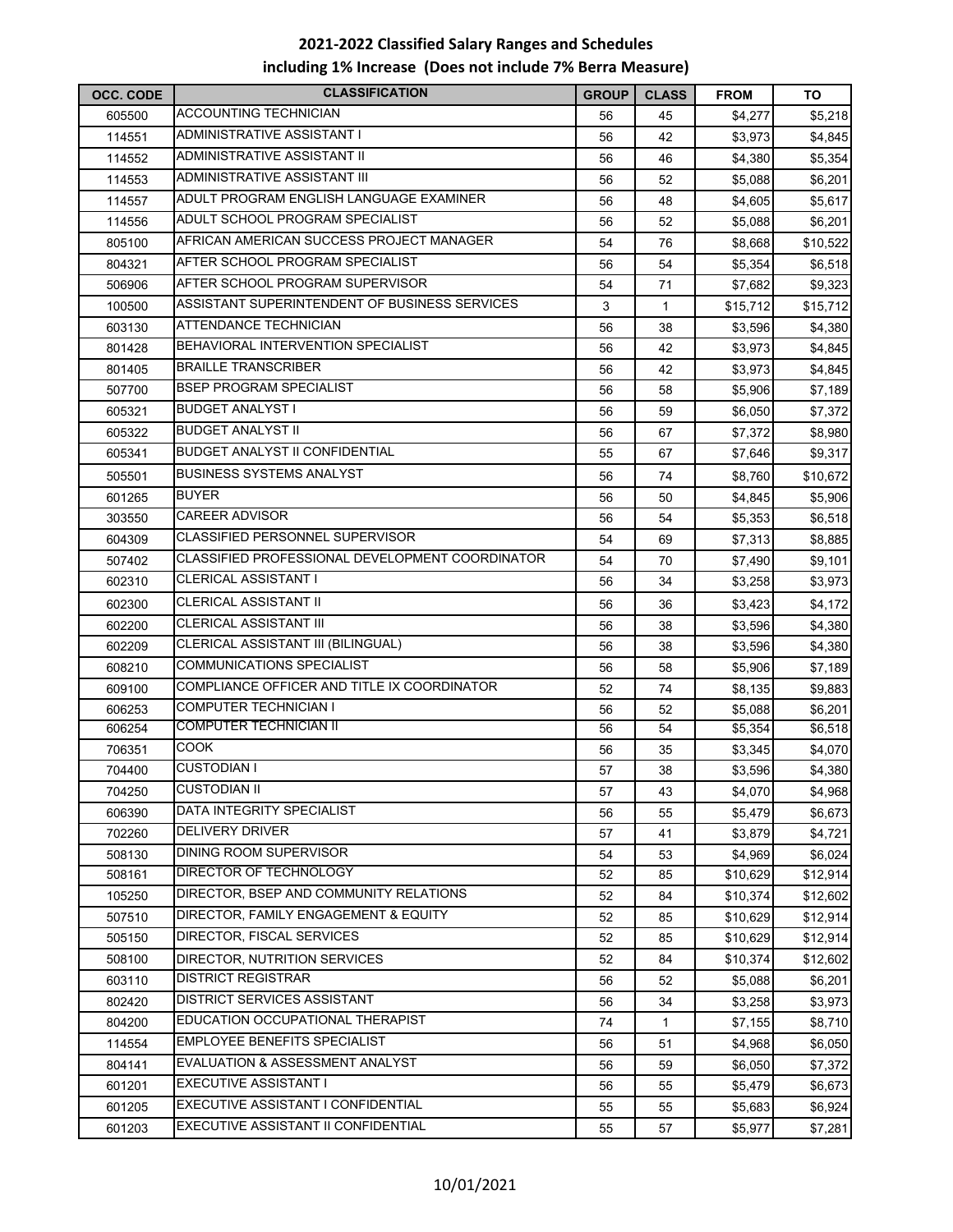## **‐2022 Classified Salary Ranges and Schedules including 1% Increase (Does not include 7% Berra Measure)**

| OCC. CODE | <b>CLASSIFICATION</b>                               | <b>GROUP</b> | <b>CLASS</b> | <b>FROM</b> | TO       |
|-----------|-----------------------------------------------------|--------------|--------------|-------------|----------|
| 601204    | EXECUTIVE ASST. BOARD CONFIDENTIAL                  | 55           | 57           | \$5,977     | \$7,281  |
| 508104    | <b>EXECUTIVE CHEF</b>                               | 54           | 73           | \$8,062     | \$9,788  |
| 507301    | EXECUTIVE DIRECTOR- FAC., MAINT. & OPERATION        | 51           | $\mathbf{1}$ | \$14,590    | \$15,314 |
| 502002    | EXECUTIVE DIRECTOR, CLASSIFIED PERSONNEL            | 52           | 89           | \$11,714    | \$14,229 |
| 550208    | <b>FACILITIES AFTER HOURS OPERATIONS SUPERVISOR</b> | 54           | 69           | \$7,313     | \$8,885  |
| 507001    | <b>FACILITIES MAINTENANCE MANAGER</b>               | 54           | 78           | \$9,102     | \$11,046 |
| 507002    | <b>FACILITIES OPERATIONS MANAGER</b>                | 54           | 78           | \$9,102     | \$11,046 |
| 601210    | <b>FACILITIES PLANNING ANALYST</b>                  | 56           | 59           | \$6,050     | \$7,372  |
| 703131    | <b>FACILITIES SECURITY OFFICER</b>                  | 57           | 46           | \$4,380     | \$5,354  |
| 507601    | FAMILY ENGAGEMENT AND EQUITY SPECIALIST             | 56           | 51           | \$4,968     | \$6,050  |
| 507501    | FAMILY ENGAGEMENT AND EQUITY SUPERVISOR             | 54           | 69           | \$7,313     | \$8,885  |
| 705125    | GENERAL MAINTENANCE WORKER                          | 57           | 44           | \$4,172     | \$5,088  |
| 507310    | <b>GENERAL SERVICES MANAGER</b>                     | 54           | 72           | \$7,869     | \$9,551  |
| 705110    | <b>GROUNDS GARDENER</b>                             | 57           | 39           | \$3,687     | \$4,494  |
| 507130    | GROUNDS SUPERVISOR                                  | 54           | 69           | \$7,313     | \$8,885  |
| 505125    | HIGH SCHOOL CUSTODIAL SUPERVISOR                    | 54           | 64           | \$6,481     | \$7,869  |
| 704101    | HIGH SCHOOL PLANT OPERATIONS MANAGER                | 54           | 74           | \$8,254     | \$10,026 |
| 802350    | HOME-SCHOOL LIAISON                                 | 56           | 37           | \$3,509     | \$4,277  |
| 601206    | HUMAN RESOURCES ANALYST CONFIDENTIAL                | 55           | 58           | \$6,127     | \$7,459  |
| 604209    | HUMAN RESOURCES SPECIALIST CONFIDENTIAL             | 55           | 53           | \$5,412     | \$6,597  |
| 604501    | HUMAN RESOURCES TECHNICIAN                          | 56           | 48           | \$4,605     | \$5,617  |
| 801400    | <b>INSTRUCTIONAL ASSISTANT</b>                      | 56           | 31           | \$3,026     | \$3,687  |
| 801409    | INSTRUCTIONAL ASSISTANT BILINGUAL                   | 56           | 31           | \$3,026     | \$3,687  |
| 801415    | INSTRUCTIONAL ASSISTANT ECE                         | 56           | 31           | \$3,026     | \$3,687  |
| 801426    | INSTRUCTIONAL ASSISTANT I - SPECIAL ED              | 56           | 32           | \$3,106     | \$3,782  |
| 801427    | INSTRUCTIONAL ASSISTANT II - SPECIAL ED             | 56           | 36           | \$3,423     | \$4,172  |
| 801270    | INSTRUCTIONAL SPECIALIST                            | 56           | 51           | \$4,968     | \$6,050  |
| 801255    | INSTRUCTIONAL TECH - BEFORE & AFTER SCHOOL PROGRAM  | 56           | 36           | \$3,423     | \$4,172  |
| 801201    | INSTRUCTIONAL TECH - COOKING                        | 56           | 36           | \$3,423     | \$4,172  |
| 801202    | INSTRUCTIONAL TECH - GARDEN                         | 56           | 36           | \$3,423     | \$4,172  |
| 801000    | INTERPRETATION / TRANSLATION SPECIALIST             | 56           | 58           | \$5,906     | \$7,189  |
| 801300    | <b>INTERPRETER FOR THE DEAF</b>                     | 56           | 52           | \$5,088     | \$6,201  |
| 900150    | INTRAMURAL DIRECTOR* (NON-MERIT)                    | 60           | 2            | \$16.22     | \$16.22  |
| 705116    | <b>IRRIGATION SPECIALIST</b>                        | 57           | 45           | \$4,277     | \$5,218  |
| 605520    | LEAD ACCOUNTS PAYABLE TECHNICIAN                    | 56           | 47           | \$4,494     | \$5,479  |
| 705117    | <b>LEAD GROUNDS GARDENER</b>                        | 57           | 45           | \$4,277     | \$5,218  |
| 708211    | <b>LEAD MAINTENANCE ENGINEER</b>                    | 57           | 61           | \$6,359     | \$7,748  |
| 803151    | <b>LIBRARY MEDIA SPECIALIST</b>                     | 56           | 45           | \$4,277     | \$5,218  |
| 803126    | LIBRARY MEDIA TECHNICIAN                            | 56           | 43           | \$4,070     | \$4,968  |
| 900250    | LIFEGUARD* (NON-MERIT)                              | 60           | 3            | \$16.22     | \$16.22  |
| 703743    | MAINTENANCE ENGINEER                                | 57           | 57           | \$5,762     | \$7,017  |
| 507230    | MAINTENANCE SUPERVISOR                              | 54           | 69           | \$7,313     | \$8,885  |
| 703760    | <b>MAINTENANCE TECHNICIAN</b>                       | 57           | 50           | \$4,845     | \$5,906  |
| 803201    | MEDIA TECHNOLOGY TECHNICIAN                         | 56           | 45           | \$4,277     | \$5,218  |
| 606100    | <b>NETWORK ENGINEER</b>                             | 56           | 69           | \$7,748     | \$9,439  |
| 804316    | NUTRITION EDUCATION PROGRAM SPECIALIST              | 56           | 52           | \$5,088     | \$6,201  |
| 507322    | NUTRITION EDUCATION PROGRAM SUPERVISOR              | 54           | 69           | \$7,313     | \$8,885  |
| 706501    | NUTRITION SERVICES ASSISTANT                        | 57           | 29           | \$2,883     | \$3,509  |
| 706421    | NUTRITION SERVICES SATELLITE OPERATOR I             | 57           | 31           | \$3,026     | \$3,687  |